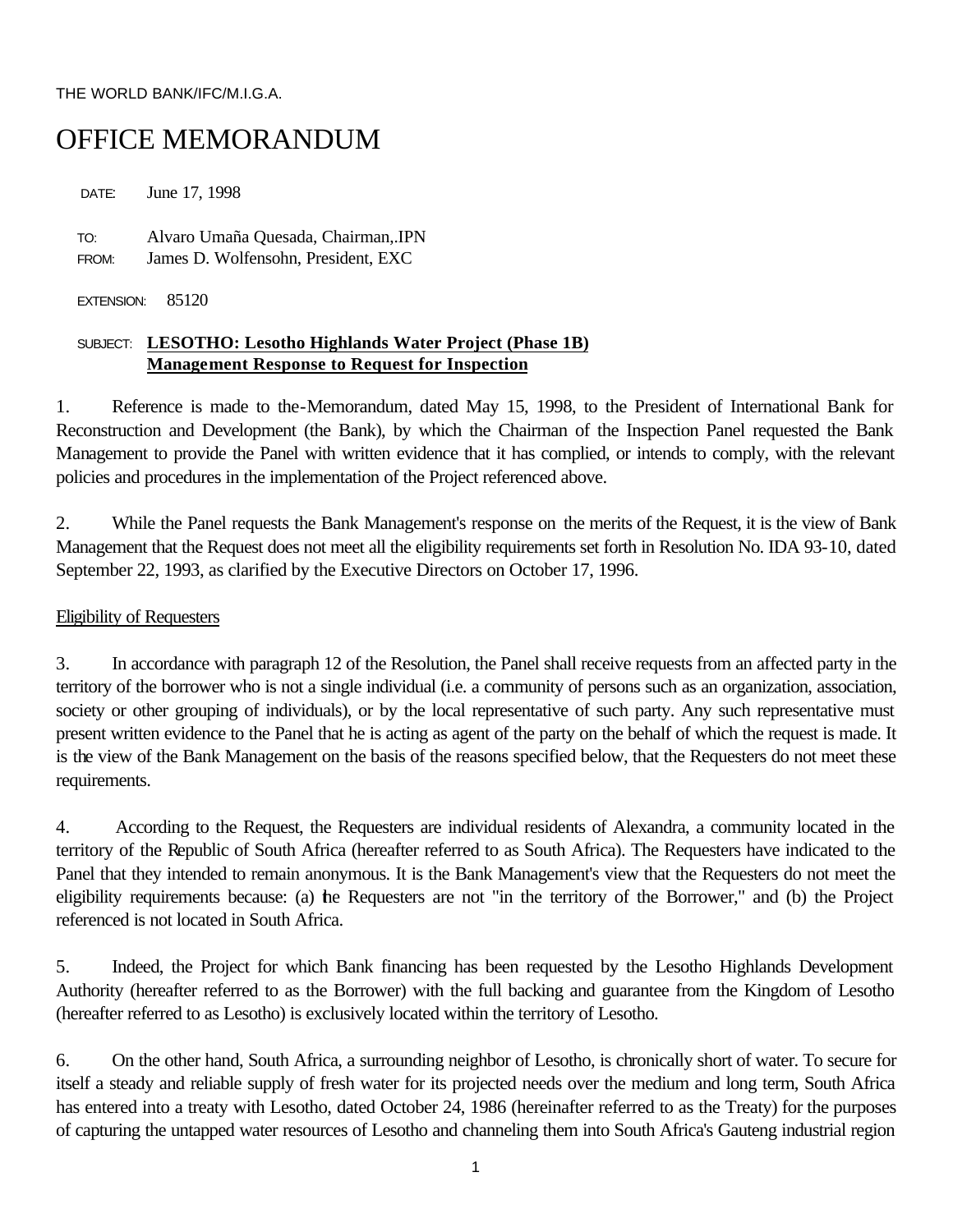which, as of the mid-1980's suffered from severe water shortages. As a result of the Treaty, South Africa has committed itself to purchase the water produced in Lesotho. Pursuant to the terms of the Treaty, South Africa has undertaken to support the proposed Project *inter alia* by providing its guarantee to all the lenders, including the Bank, which have agreed to finance the proposed Project, after a careful consideration of its merits. Hence, any connection that South Africa may have with the Project relates to its financial obligations as a guarantor of the Bank Loan, and as the purchaser of the water exported from Lesotho.

7. While the Requesters have stated in paragraph 1.1 of the Request that they "are individual affected community residents of Alexandra" and argue in paragraph 1.3 of the Request that the Alexandra community has resolved "to file the claim anonymously", the Bank Management would like to point out that the Requesters have not presented any written evidence that the Alexandra community has designated them as their representatives; thus, they are acting in their own capacity as individuals and are not qualified to act neither on the behalf of communities in Lesotho nor of the Alexandra township in South Africa as it is claimed in the Request. To the contrary, the Bank Management has received a detailed communication from the elected leaders of two civic associations from the Alexandra and Soweto townships voicing their full support for the Project. Similar correspondence has been received from the Lesotho Council of NGOs, which is also supporting the proposed Project. Copies of these documents are attached hereto as Annex 1.

8. The Requesters appear not to have taken any steps to bring the allegations to attention of the Bank Management. While some of the allegations made have been discussed between Bank staff and the representatives of certain NGOs' and of the Alexandra and Soweto townships, the Requesters have, however, failed to establish that they have at any time brought their complaints to the Bank Management for consideration as required under the Resolution. Indeed, those elected representatives of the civic associations of Alexandra and Soweto, with whom the South African government, the Borrower and the Bank staff have had discussions on these issues, have indicated in writing to the Bank and to the Inspection Panel that they support the Project (see Annex 1).

9. Since the Bank Management is of the opinion that the Request does not meet the eligibility requirements set forth under the Resolution, it concludes that the Panel should not recommend to the Executive Director that an investigation be carried out

10. However, for information purposes, the Bank Management wishes to submit an explanation of the actions taken by the Borrower and the Bank during the preparation of the Project. The attached Annex 2 discusses the allegations made by the Requesters and shows that the Bank has followed all relevant policies and procedures required, including those referred to in the Request In particular, the Bank Management confirms that:

(i) all the procedural and substantive requirements have been followed by the Bank, including the carrying out by the Borrower of an environmental assessment with meaningful consultation with affected persons and non-governmental organizations in Lesotho in the production of an Environmental Action Plan, Resettlement Action Plan and Compensation Policy. A summary of the environmental assessment was, as required, distributed to the Executive Directors on June 11, 1997;

(ii) the economic evaluation of the Project (Phase 1B), which follows on from the evaluation carried out prior to the appraisal of the Phase 1A Project, is in accordance with Operational Policy No. 10.04 in terms of the criteria utilized, the analysis of the alternatives (including demand management), the benefits, risks and sustainability issues considered and consistency with the Bank's poverty reduction strategy;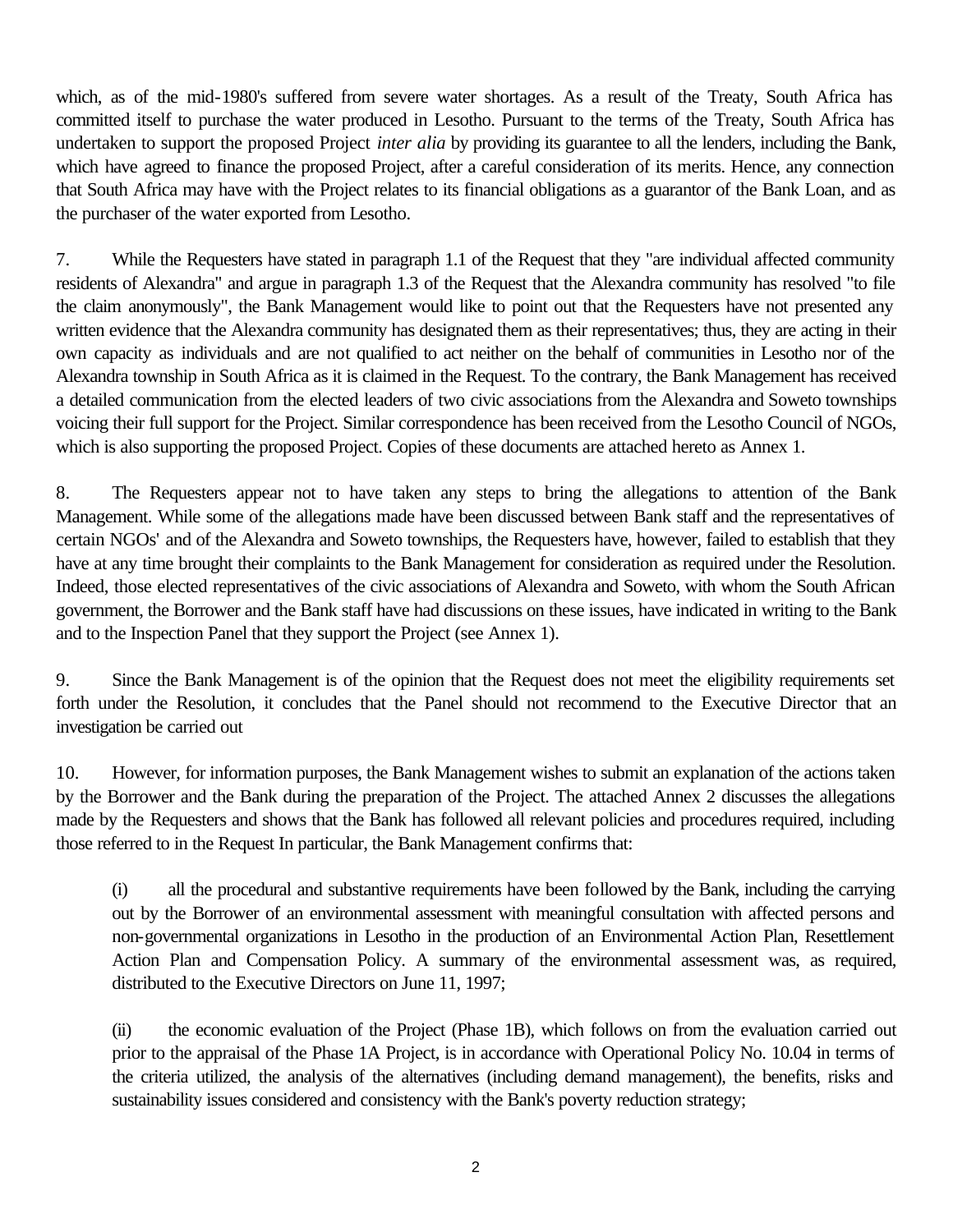(iii) all the relevant issues related to O.D. 4. 00, specifically those with respect to consultation (Annex B, paragraph 19) and design alternatives (Annex B, paragraph 5), as well as all provisions of OD 4.30 have been considered and are summarized in Annexes 4, 4A, 11, and 12 of the PAD; and

(iv) the Project is fully consistent with the poverty reduction strategy spelt out in the Lesotho Country Assistance Strategy (CAS) which is consistent with the requirements of OD 4.15 on Poverty Reduction.

**Attachments**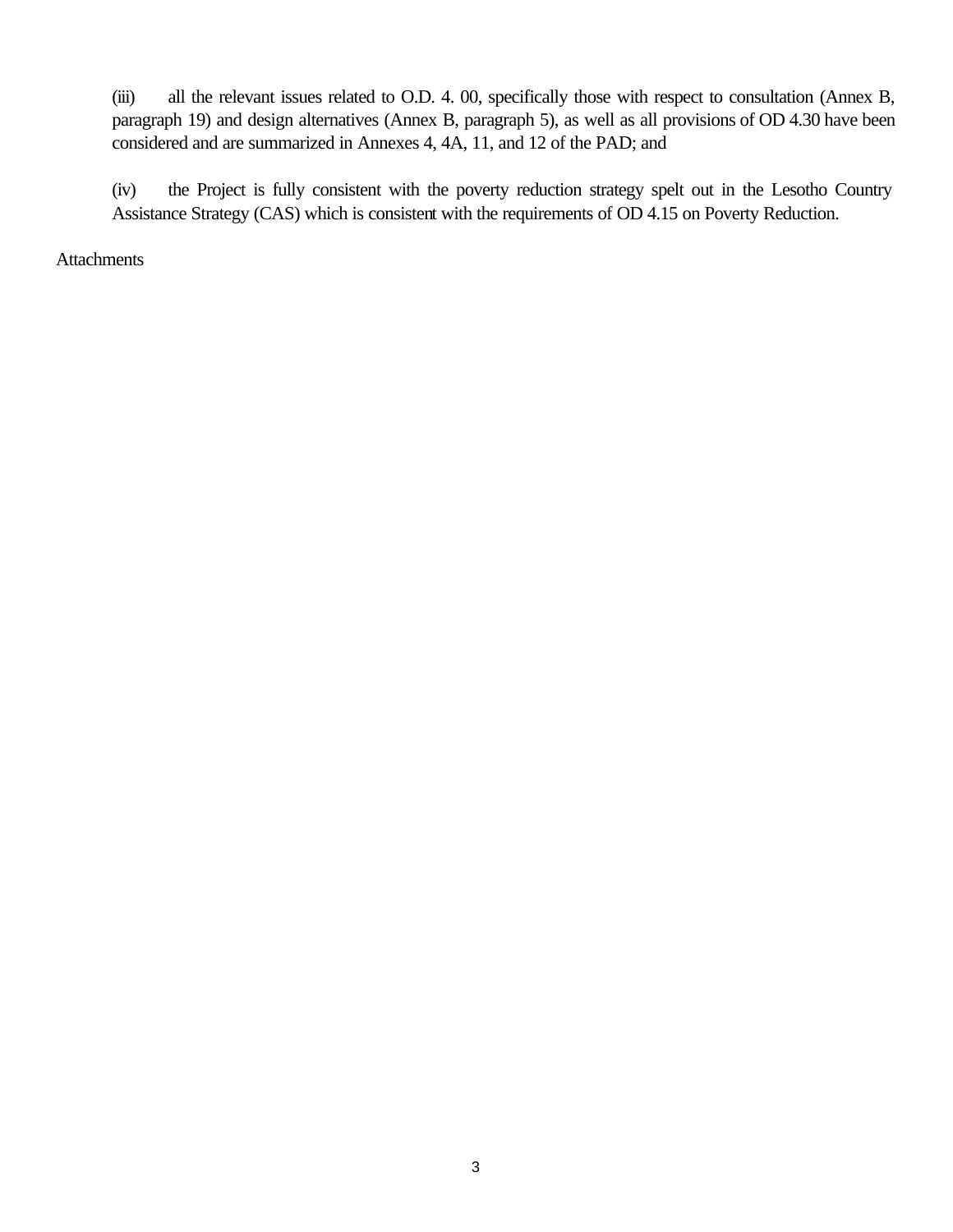# **RESPONSE TO THE ALLEGED VIOLATIONS**

- 1. At the outset, it is worth noting that the Lesotho Highlands Water Project, as it is defined in the Treaty concluded in 1986 between Lesotho and South Africa, consists of a large water scheme to be progressively developed in five successive phases. Under the Treaty, the parties have committed themselves to proceed initially with the first phase of the Project, which is known as Phase 1. For technical and financial reasons, the Treaty has provided that Phase 1 would be developed in two stages known as Phase 1A and Phase 1B. The development of Phase 1A was started in 1988 and was supported with a Bank loan in an amount equivalent to \$110 million. Implementation of Phase 1A is very advanced and is nearing completion; an amount of the loan equivalent to \$20 million has been canceled by the Borrower, and to date the amount fully disbursed is equivalent to about US\$68 million with an additional \$3 million already committed. In May 1998, the Borrower indicated to the Bank its intention to cancel the remaining balance which amounts to \$15 million. The current closing date for the loan is March 31, 1999. A loan in the amount of US\$45 million for Phase 1B Project was approved by the Executive Directors on June 4, 1998.
- 2. In the Request, the Requesters allege that the following Bank policies and directives "may have been violated":
	- OD 4.00 Environmental Policy for Dam and Reservoir Projects
	- OP 10.04 Economic Evaluation of Investment Operations
	- OP 4.07 Water Resources Management
	- OD 4.15 Poverty Reduction
- 3. For ease of reference and for the purpose of responding to the Request, the requirements, which are mandated under those policies and procedures, may be summarized as follows:

While the Requesters refer to OD 4.00, we believe that they are referencing Annex B on Dam and Reservoir Projects and that they are concerned primarily with paragraph 5 which requires the Bank to consider all alternatives to Dam projects, and paragraph 19 which requires consultation with affected groups and NGOs. OP 10.04 sets the parameters to be followed in assessing the benefits of a proposed project and its viability and sustainability as well as the risks involved. OP 4.07 prescribes broad guidelines for providing Bank support to projects involving the development of water resources. OP 4.15 spells out specific procedures to be followed in the preparation of country poverty assessments reports.

# I. Violation of consultation process as required under OD 4.00 Annex B, paragraph 19

4. The Requesters have alleged that "as consumers and citizens who will have to pay for the Project" they have not been "adequately consulted at any stage of this project they further assert that "because low-income water consumers have not been adequately consulted, they will suffer adverse consequences, including less access to Government officials and lower consciousness of [our] conditions than would have otherwise been the case had Bank staff taken seriously their mandate in the area of consultation".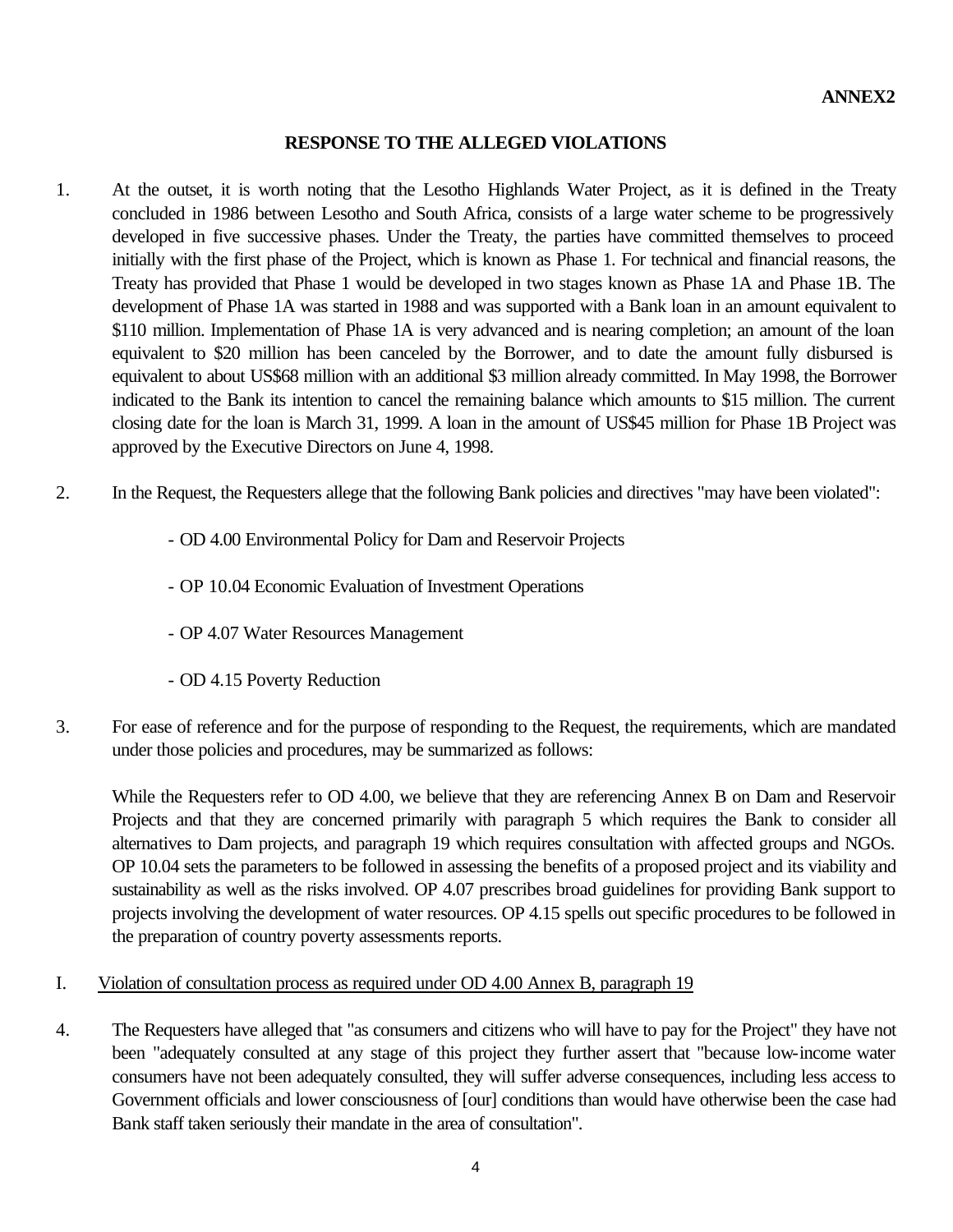- 5. In the Management's opinion, this allegation has no merit. It should be noted that the Lesotho Highlands Water Project is a comprehensive water development scheme, which is being carried out by Lesotho to export water for various uses by a multitude of consumers in South Africa. The residents of Alexandra and Soweto townships represent only a small fraction of consumers who will benefit from the water purchased by South Africa for use in its territory. As such any burden borne by them is as residents of South Africa who purchase water imported by South Africa and thereby contribute indirectly to the South African Government's payments for the imported water. Consequently, the Project does not impose directly any disproportionate burden to the residents of Alexandra and Soweto townships as compared to all other consumers of the water imported by South Africa from Lesotho.
- 6. The Bank Management is of the opinion that the requirements of OD 4.00 Annex B paragraph 19 could not reasonably require the Borrower under the Project to consider that all the ultimate consumers of a commodity (i.e. water) harnessed under the Project (including those residing in a third country) should be treated as affected by the Project for the purposes of mandatory consultation under O.D. 4.00.
- 7. Nonetheless, the Bank team responsible for the Project has consulted not only with government officials but also with other interested parties and members of the civil society such as academia, the media and the NGO community who have shown an interest in the Project from a South African perspective. While the staff has done so firstly as part of the Bank's mission to contribute to a sharing of information and development experience it has gained worldwide, and secondly in the course of the Bank's dialogue on water pricing in South Africa, the Bank Management wishes to assert that O.D. 4.00 does not require as a matter of policy or of procedure that all consumers' of a commodity to be produced as a result of a Bank-financed project, and particularly those residing in a third country, be included in the consultation process. Furthermore, the Bank Management states that none of the NGOs with whom such discussions were held are parties to this Request and, more importantly, that the elected civic associations for Alexandra and Soweto townships, with whom both the Bank and the Borrower held consultations, have since, after a vote of their council, endorsed proceeding with the Phase 1B Project. In addition, further consultations were held with the relevant water authorities in South Africa which have confirmed their full support for the Project
- 8. The Bank Management should like to indicate further that in the context of Project preparation, the Borrower has consulted extensively with communities directly affected by the Project, as well as with NGOs in Lesotho. This is documented in the Environmental Action Plan.

## II. Violation of consideration of project design alternatives as required under OD 4.00 Annex B, paragraph 5

9. The Requesters allege in paragraph 5.3 that "the Bank has not fully investigated demand-side management options during the planning of either phase of the LHWP". They state that "Bank staff have inadequately responded to findings relating to demand side management by failing to conduct rigorous evaluations prior to considering the provision of further funding for Phase 1B"; and that in their opinion, "it is possible that effective demand-side management could delay for many years the need for this massive project", and that "Bank staff's failure to consider this possibility seriously is a fundamental violation of Bank policy (and carries] considerable economic, social and environmental impacts ......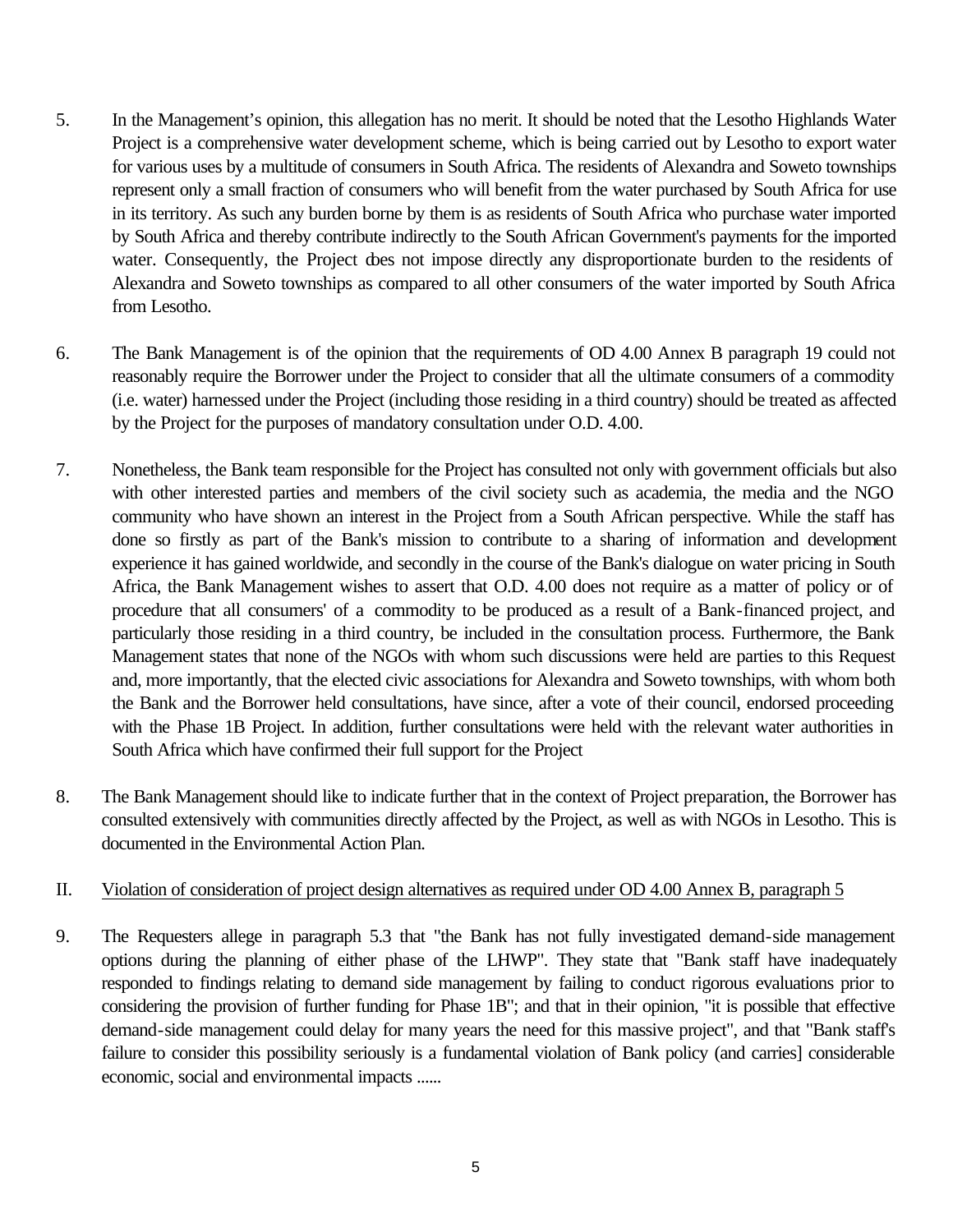- 10. Regarding this alleged violation, it should be recalled that prior to the undertaking of the ongoing Phase 1A Project, Lesotho had solicited and obtained from IDA an engineering Credit under which preparation activities for Phase I of the LHWP were carried out. Those activities included feasibility studies and detailed engineering design for the initial phase of LHWP and considered a number of design alternatives for the Project LHWP was shown to be the lowest cost supply alternative. The Bank reviewed those studies and found that they were satisfactory for the purposes of financing the ongoing Phase I A Project.
- 11. The 1986 Treaty commits Lesotho and South Africa to carry out the initial phase of LHWP which pursuant to the Treaty has been divided- into Phase 1A and 1B (see paragraph I of Annex I to the Treaty). The Treaty does not contemplate any postponement of Phase 1B. Indeed, Article 5 (2) of the Treaty provides that "unless the Parties decide otherwise, each phase of the Project shall be implemented in time to satisfy the minimum water deliveries as specified in Annex H. Water deliveries to South Africa from sub-phase 1A of the Project shall be due to commence in the year 1995 and water deliveries to South Africa from sub-phase 1B of the Project shall be due to commence in the year 2002". Article 6 (1) of the Treaty further stipulates that "the Parties shall use their best endeavors to secure and facilitate the implementation of the Project: provided that the implementation of each phase of the Project subsequent to Phase 1, shall be subject to the consent of each Party prior to such implementation and provided further that, without prejudice to the provisions of Article 12, a Party not consenting to the implementation of any such subsequent phase of the Project shall compensate the other Party for any wasted Project implementation costs reasonably expended by such other Party in anticipation of the implementation of such subsequent phase."
- 12. Demand-side management is a technique which has been developed overtime. It should be noted that when the Treaty was concluded in 1986, demand side management techniques were not yet fully developed anywhere in the world, nor were they included in OD 4.00 at that time. As a consequence, the feasibility studies conducted for the Phase 1A Project could not have integrated demand-side management techniques as it is practiced nowadays.
- 13. In this connection, the Borrower and the South African water authorities have analyzed the Vaal River Augmentation Planning Studies which consider demand management as an alternative to the subsequent phases of LHWP beyond Phases 1A and 1B, the implementation of which is already mandated pursuant to the provisions of the Treaty referenced above. They have also examined in detail the costs and benefits of a potential postponement of the implementation of the Phase 1B Project. These analyses have concluded that it would be more beneficial for Lesotho and South Africa to proceed with the implementation of the Phase 1B Project as currently scheduled. The Bank has reviewed these studies and has found them satisfactory; summaries of these analyses are included in Annexes 4 and 4A of the PAD.
- 14. Contrary to the statement made by the Requesters in paragraph 2.8 of the Request, the ongoing demand-side management study which is expected to be completed in 1999 was commissioned by South Africa for the purposes of assessing the need to proceed with the subsequent phases of LHWP beyond Phases 1A and 1B to which South Africa is already committed as a matter of treaty obligations. Consequently, the terms of reference for that study do not relate to the Phase 1B Project; therefore the results of the said study are not expected to establish that the Phase 1B Project should not be carried out.
- 15. Hence, the Bank Management is satisfied that the Borrower has carried out careful studies for the Phase 1B Project and has adequately considered the implications of demand-side management alternatives on -the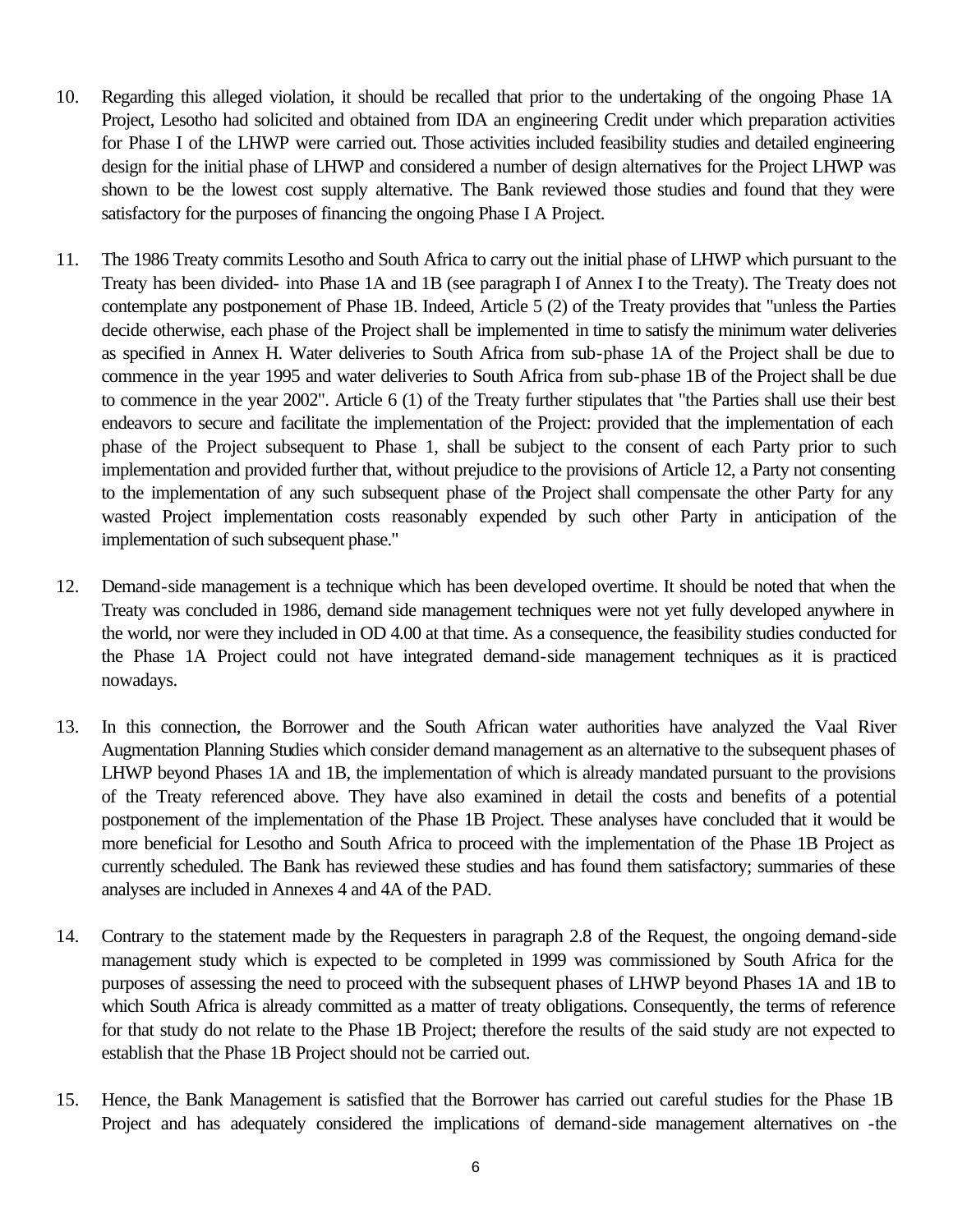economic viability, timing and financial justification of the said Project. This is why the Bank Management decided to submit the Phase 1B Project to the Executive Directors for approval which was granted on June 4, 1998. It should be further noted that the Borrower has dutifully followed the Bank's relevant policies, *inter alia*, by endeavoring to maximize the benefits and minimize the costs of the Project. The recommendations of the outside Environmental and Social Panel of Experts (endorsing the decision to proceed with Phase 1B, see Panel Report No. 13 of March 1998) and the decision of both the Governments of Lesotho and of South Africa (with the full support of all water sector institutions in both countries) to request the Bank support for the Project is, in the view of the Bank Management, a further warranty that outside experts have looked into the economics of the Project and have found them to be adequate and in the overall interest of the peoples of Lesotho and of South Africa. The Bank Management is of the view that, rather than showing that issues have not been addressed, the Requesters simply do not agree with the conclusion reached by Lesotho and South Africa regarding the implementation of the Phase 1B Project.

#### III. Failure to carry out economic evaluation of alternatives as required under OP 10.04

- 16. The Requesters' assertions that "there has been little or no analysis of how Phase 1A and Phase 1B will affect Rand Water and its end users", and that analysis of Phase 1B's optimum starting date "has not seriously incorporated demand side management possibilities" is not supported by the facts. A thorough economic analysis of the alternatives to Phase 1A was carried out as an integral part of the appraisal of that operation in 1989. Regarding the Phase 1B Project, it should be noted that a comprehensive economic assessment of the Project economics (including the alternative of demand management and an analysis of the economics of delaying phase 1B) was carried out by the Borrower and the South African authorities; this study was updated in April 1998. The Bank has evaluated this assessment as part of its appraisal of the Project and has found the analysis and its conclusions satisfactory. A summary of this analysis is in Annexes 4 and 4A of the PAD and copies of the background documents are available in the Project file. This analysis has been provided to interested parties including NGOs and civic associations both in Lesotho and South Africa. To the Bank's knowledge, no one has commented specifically on the economic and financial aspects of this analysis despite several requests made to the effect by the Borrower and the Bank. One of the major conclusions of that analysis is that a postponement of the implementation of the Phase 1B Project would not be justified either from an economic or financial view point nor from a social standpoint for both Lesotho and South Africa.
- 17. The Requesters also assert that the sustainability of the Phase 1B Project has not been established due to the potential impact that the Project may have on the Orange River. The Bank has reviewed and discussed with the South African authorities their "Orange River Replanning Study" that analyzed this issue and has accepted its conclusion that over and above the water needed for sub-phases 1A and 1B, about 20 m3/s could be taken for phase 2 (which would bring the off-take at the Lesotho and South Africa border to 25% of the original flow) proving that there would be no substantive problem with the Phase 1B Project.

#### IV. Failure to follow the requirements of OP 4.07 relating to Water Resources Management

18. The Requesters claim that as a result of the proposed Project, "Water costs will increase by 9% this year, following a 30% increase last year; this will hurt the poor, particularly since the additional supply is not needed at this time". They further claim that the Project will create a disincentive for water conservation. This assertion has no merit. The bulk water price increases experienced to date result from water shortages suffered by the Gauteng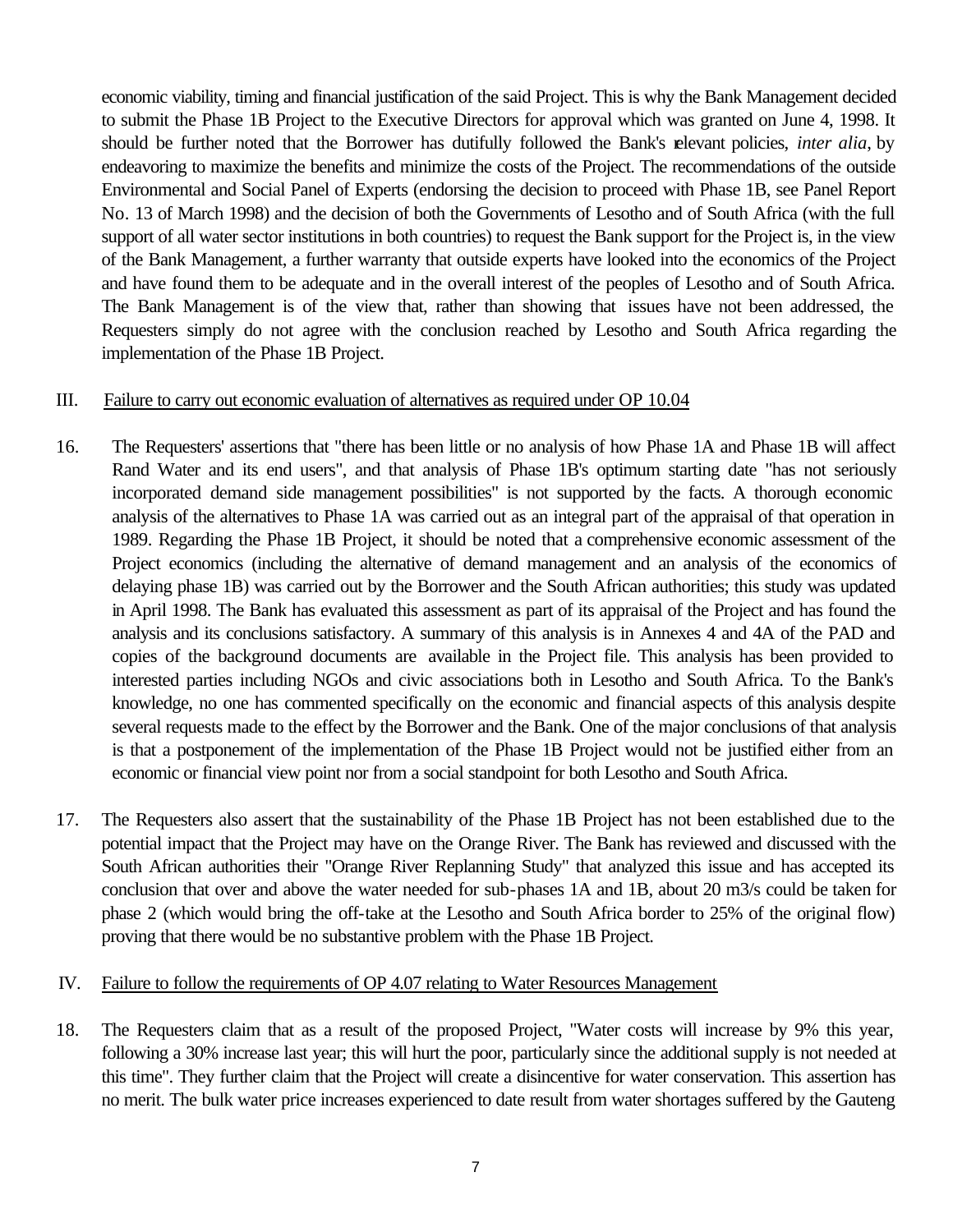region in the 1980s. According to the law of supply and demand, water price increases could have been even higher if Phase 1A of LHWP had not been constructed.

- 19. Also, it should be noted that since Rand Water pays a variable rate (i.e. a set rate per cubic meter consumed and not a fixed annual "take or pay" rate) for the water they consume, and since they pass these costs on to consumers in the same form, the Project will not create a substantial disincentive for demand management. Furthermore, the analysis presented in Annex 5 of the PAD (based on the most recent Vaal River pricing analysis performed by the Borrower) shows that if phase 1B is pursued on schedule and demand management is implemented - then bulk water prices will not be further increased as a result of the execution of the Phase 1B Project. However, since the analysis in Annex 4A of the PAD shows that a delay in phase 1B would be more costly than proceeding now, any delay in Phase 1B would more likely lead to higher water prices than lower water prices.
- 20. OP 4.07 paragraph 2 (b) recognizes that pricing should aim to achieve cost recovery, water conservation and better allocation of water resources. It is generally agreed that water conservation and allocation is served by pricing up to the marginal cost of water. The Bank Management is of the opinion that the bulk water pricing policy employed by South Africa provides for an acceptable combination of cost recovery and better allocation of resources (failing just under the long run marginal cost). Hence South Africa's bulk water pricing policy is fully consistent with OP 4.07
- V. Failure to promote poverty reduction measures as required under OD 4.15
- 21. The Requesters are asserting that the Phase 1B Project "will create undue burdens on low-income people, not only on project-affected people in Lesotho, but in Gauteng Province because of increases in water prices". This claim is without merit. This is because the Bank Management is satisfied that a central aspect of the Project is its poverty related dimension which is anchored in the Lesotho CAS. This CAS is consistent with the provisions of OD 4.15. In particular, the Project includes the following poverty related features:

(a) With respect to affected peoples in Lesotho, a comprehensive assessment of social and resettlement issues was carried out during the preparation of the Project, with the full, participation of the concerned peoples throughout the Project area. A comprehensive environmental action plan, a full compensation policy and a detailed resettlement action plan have been adopted by the Borrower. In addition to a comprehensive review within the Bank, these plans have been reviewed and endorsed by both the outside Environmental and Social Expert Panel and an independent review panel from UNDP/UNESCO. A summary of social and resettlement issues is included in Annex 12 of the PAD while copies of the detailed studies are available in the Project file.

(b) With respect to meeting the needs of poor water consumers in South Africa, it is noted above, that any postponement of the Phase 1B Project would carry net economic and financial costs to South Africa and hence would more likely harm than help poor water consumers. Significant delays in Phase 1B would also carry increased risks of water restrictions, which would further harm the poor. Recognizing that there are important challenges remaining in the retail water sector in South Africa which are not related to the LHWP, such as improvements in infrastructure and the maintenance of retail pricing systems that include a safety net for the poor, the Bank Management remains committed to pursuing a constructive policy dialogue with the relevant South African authorities with regard to South Africa's policies applicable to its retail water sector.